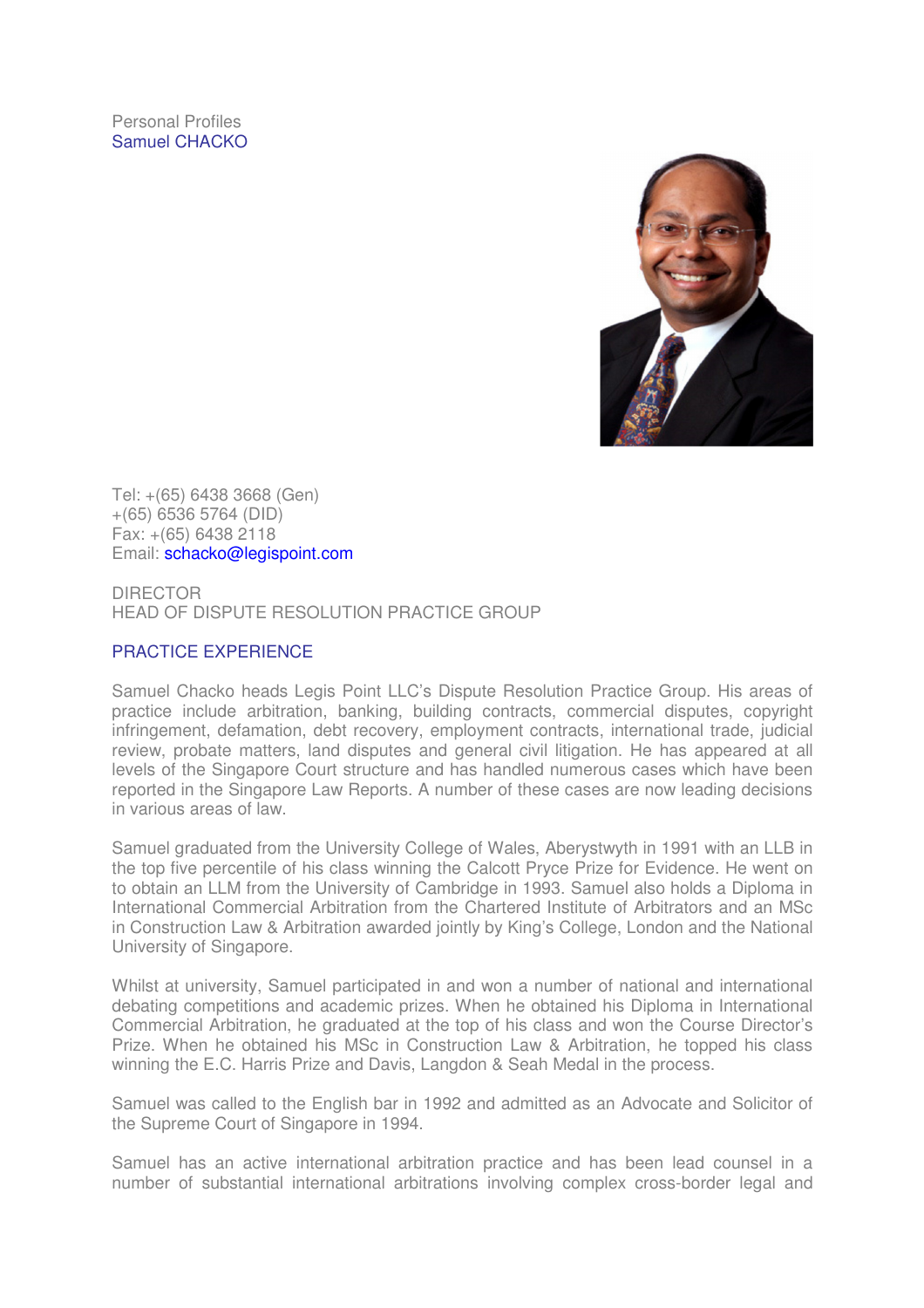factual issues. He is a Chartered Arbitrator and a Fellow of the Chartered Institute of Arbitrators and the Singapore Institute of Arbitrators. He has also been appointed to the arbitration panels of the Singapore International Arbitration Centre, the Kuala Lumpur Regional Centre for Arbitration, the Singapore Institute of Arbitrators, the Asian Domain Name Dispute Resolution Centre and the Law Society of Singapore.

Samuel is the current Chairman of the Advocacy Committee and the Vice-Chairman of the ADR Committee of the Law Society. Samuel has been an advocacy trainer of the Law Society since 2004.

Samuel has been awarded the NITA Master Advocate designation by the National Institute for Trial Advocacy in the United States.

Samuel's expertise in Dispute Resolution has been recognized in numerous legal publications:

"Chacko is a skilful arbitrator who has been involved in cases relating to commercial disputes, copyright infringement, defamation, debt recovery, employment contracts, land disputes, and general civil litigation…. Peers consistently praise Chacko's ability to "excel in complex cases." "Chacko is praised by a client for his technical skills and for being "very friendly and responsive 24/7". An experienced litigator, his areas of practice span arbitration, banking, building contracts, commercial disputes, copyright." (Asialaw Profiles 2014/2015)

Legis Point LLC is known for its strength in advising on employment practices for multinational corporations with Singapore subsidiaries. ….

Recent cases handled by Samuel Chacko's team at Legis Point LLC spanned fraud, misrepresentation, passing off and trade mark infringement" (Asia Pacific Legal 500 2014/2015)

AsiaLaw Leading Lawyer, 2004, 2005, 2006, 2007, 2008, 2009, 2014 and 2015. Leading Individual - Singapore, for International Arbitration and Employment (Asia Pacific Legal 500, 2014/2015)

"Legis Point LLC's Samuel Chacko has been involved in land and construction-related adjudications, acting as client's counsel and as an arbitrator on the panel." (Asia Pacific Legal 500 2013/2014)

"Legis Point LLC has a small team, but was busy in 2012 on numerous SIAC arbitrations for both domestic and international clients. Samuel Chacko is an experienced practitioner."

(Asia Pacific Legal 500 2013/2014) Recommended Individual for Dispute Resolution (PLC Which Lawyer? 2011/2012)

"At Legis Point LLC, 'excellent litigator and arbitrator' Samuel Chacko is 'good value for money'." (Asia Pacific Legal 500 2011/2012)

"At boutique Legis Point LLC, chartered arbitrator Samuel Chacko represents corporations and high net-worth individuals in complex international disputes." (Asia Pacific Legal 500 2010/2011, 2011/2012)

Recommended individual for Dispute Resolution (PLC Cross-border Dispute Resolution Handbook 2011)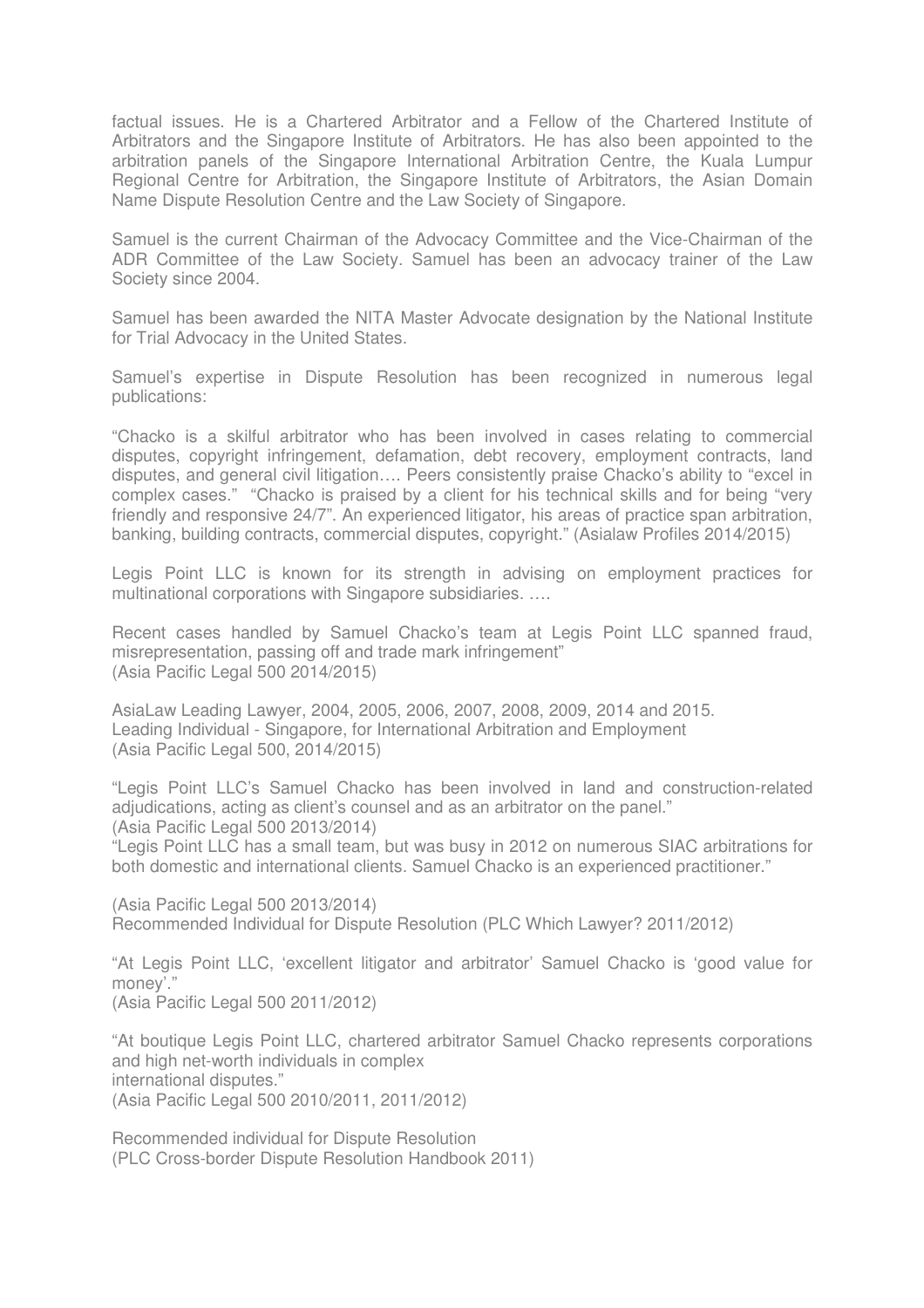"Samuel Chacko leads Legis Point LLC's diverse practice, which has experience in international disputes." (Asia Pacific Legal 500 2008/2009)

Recommended individual for Dispute Resolution: "...Wide-ranging expertise covering banking and commercial disputes, defamation, and general civil litigation and judicial reviews. Also advises clients in arbitration and mediation.…" (PLC Cross-border Dispute Resolution Handbook 2008/2009)

"Legis Point LLC founding partner Samuel Chacko has a good reputation in labour and employment dispute. The firm has been involved in some major international disputes in its short life….."

(Asia Pacific Legal 500 2007/2008)

"… known for his expertise in copyright infringement…" (Asia Pacific Legal 500 2006/2007)

Recommended Expert in Labour and Employment Law (International Financial Law Review 2006)

"Labour and Employment Specialist" in Dispute Resolution (Asia Pacific Legal 500 2005/2006)

Leading specialist (Global Counsel 3000, 2002/03, 2003/04)